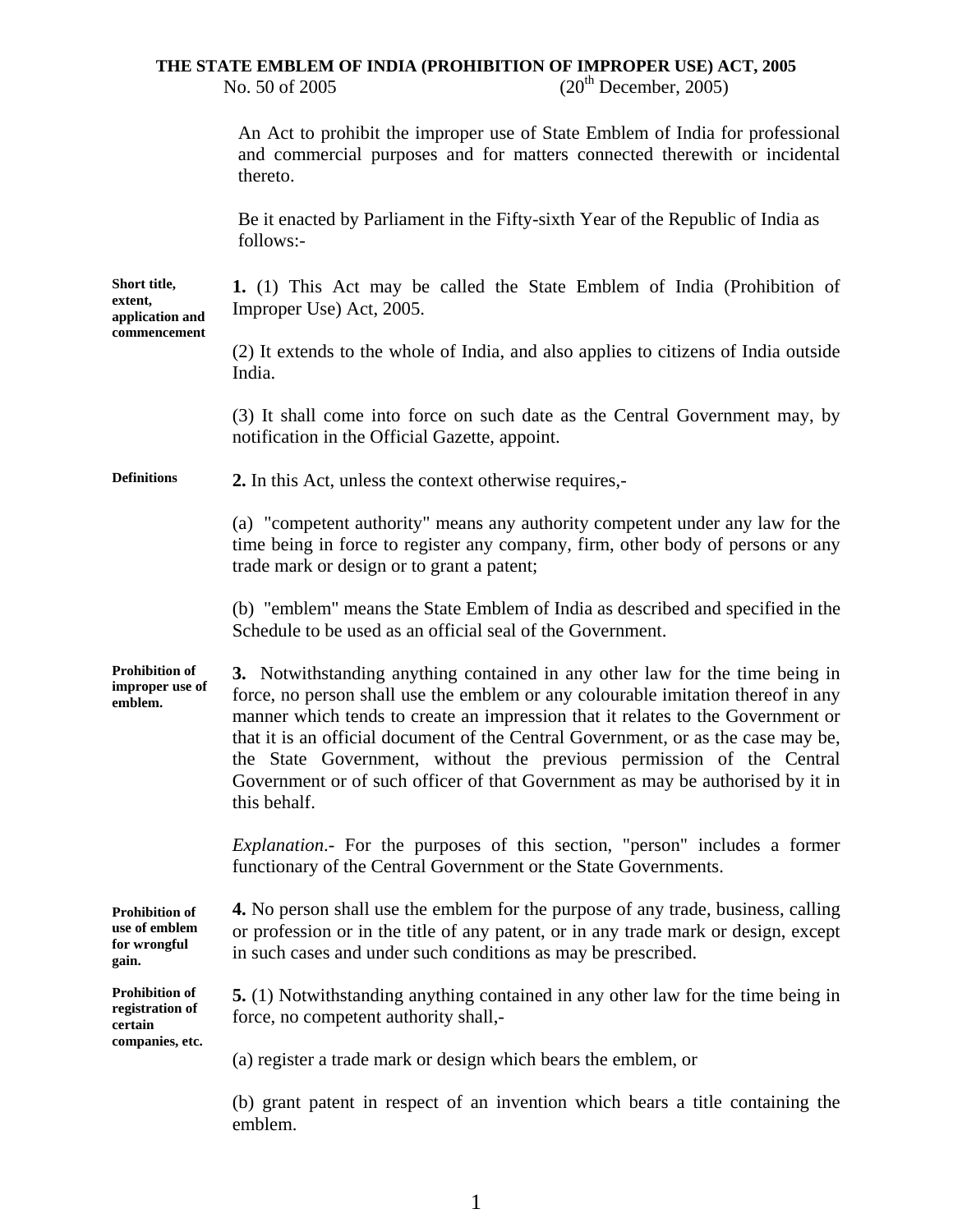(2) If any question arises before a competent authority whether any emblem is an emblem specified in the Schedule or a colourable imitation thereof, the competent authority shall refer the question to the Central Government and the decision of the Central Government thereon shall be final.

**General powers of Central Government to regulate use of Emblem. 6.** (1) The Central Government may make such provision by rules as appears to it to be necessary, to regulate the use of the emblem in official seal that is used in offices of the Central Government and State Governments and their organisations including diplomatic missions abroad, subject to such restrictions and conditions as may be prescribed.

> (2) Subject to the provisions of this Act, the Central Government shall have powers-

> (a) to notify the use of emblem on stationery, the method of printing or embossing it on demi-official stationery by the constitutional authorities, Ministers, Members of Parliament, Members of Legislative Assemblies, officers of the Central Government and the State Government;

(b) to specify the design of the official seal consisting of the emblem;

(c) to restrict the display of emblem on vehicles of constitutional authorities, foreign dignitaries, Ministers of the Central Government and the State Government;

(d) to provide for guidelines for display of emblem on public buildings in India, the diplomatic missions and on the buildings occupied by India's consulates abroad;

(e) to specify conditions for the use of emblem for various other purposes including the use for educational purposes and the armed forces personnel;

(f) to do all such things (including the specification of design of the emblem and its use in the manner whatsoever) as the Central Government considers necessary or expedient for the exercise of the foregoing powers.

**Penalty 7**(1) Any person who contravenes the provisions of section 3 shall be punishable with imprisonment for a term which may extend to two years, or with fine which may extend to five thousand rupees, or with both or, if having been previously convicted of an offence under this section, is again convicted of any such offence, he shall be punishable for the second and for every subsequent offence with imprisonment for a term which shall not be less than six months, which may extend to two years and with fine which may extend to five thousand rupees.

> (2) Any person who contravenes the provisions of section 4 for any wrongful gain shall be punishable for such offence with imprisonment for a term which shall not be less than six months, which may extend to two years and with fine which may extend to five thousand rupees.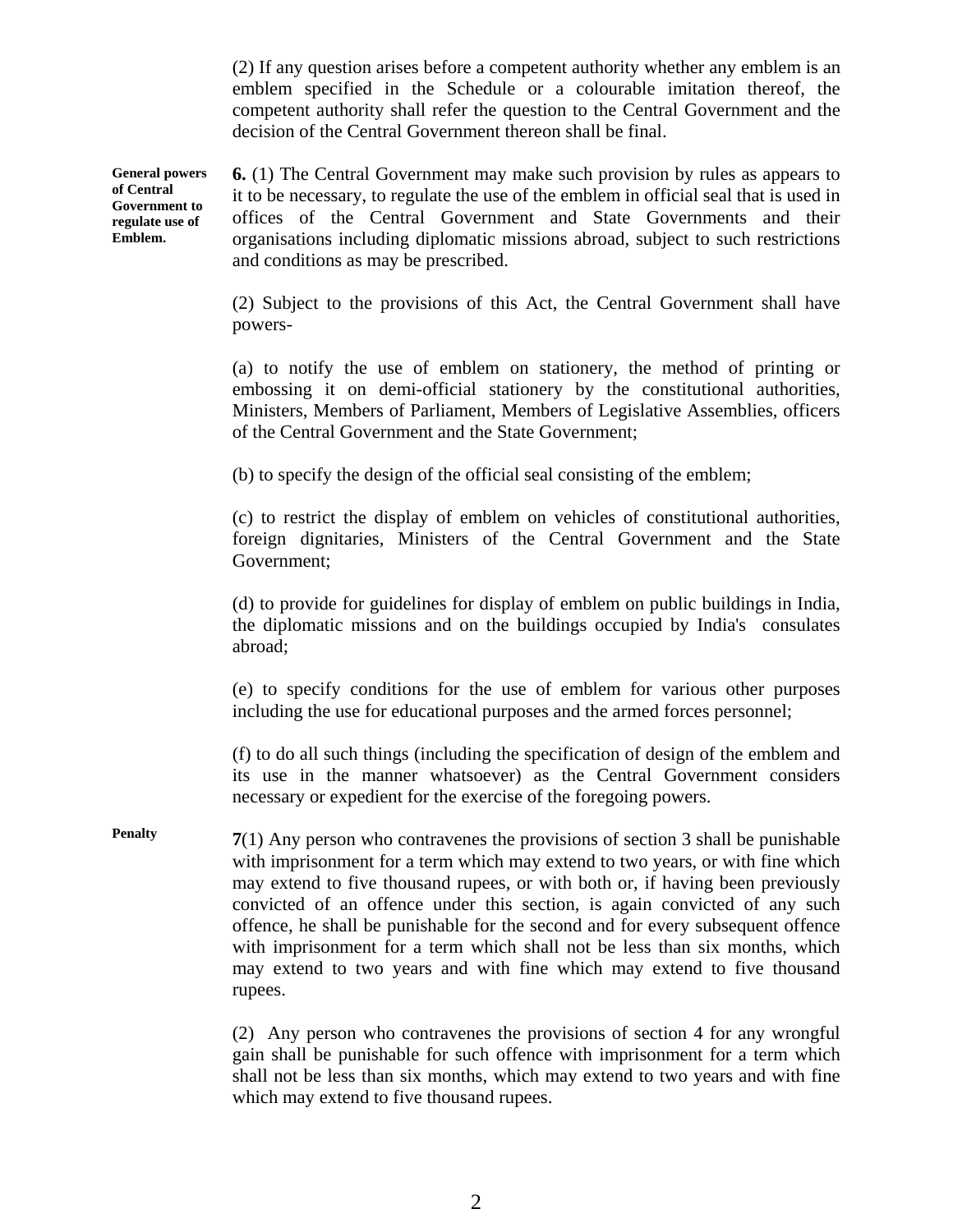**Previous sanction for prosecution**  8. No prosecution for any offence punishable under this Act shall be instituted, except with the previous sanction of the Central Government or of any officer authorized in this behalf by general or special order of the Central Government.

**Savings**  9. Nothing in this Act shall exempt any person from any suit or other proceedings which might be brought against him under any other law for the time being in force.

**Act to have overriding effect.**  10. The provisions of this Act or any rule made thereunder shall have effect notwithstanding anything inconsistent therewith contained in any other enactment or instrument having effect by virtue of such enactment.

**Power to make rules.**  11.(1) The Central Government may, by notification in the Official Gazette, make rules to carry out the purposes of this Act.

> (2) In particular, and without prejudice to the generality of the foregoing powers, such rules may provide for all or any of the following matters, namely:-

(a) cases and conditions regulating the use of emblem under section 4;

 (b) making rules to regulate the use of the emblem in official seal of the Government and specifying restrictions and conditions relating thereto under sub-section (1) of section 6;

 (c) the use of emblem on stationery, design of official seal consisting of emblem and other matters under sub-section (2) of section 6;

 (d) authorising officer by general or special order for giving previous sanction for instituting prosecution under section 8; and

(e) any other matter which is required to be, or may be, prescribed.

(3) Every rule made under this section shall be laid, as soon as may be after it is made, before each House of Parliament, while it is in session, for a total period of thirty days which may be comprised in one session or in two or more successive sessions, and if, before the expiry of the session immediately following the session or the successive sessions aforesaid, both House agree in making any modification in the rule or both Houses agree that the rule should not be made, the rule shall thereafter have effect only in such modified form or be of no effect, as the case may be; so, however, that any such modification or annulment shall be without prejudice to the validity of anything previously done under that rule.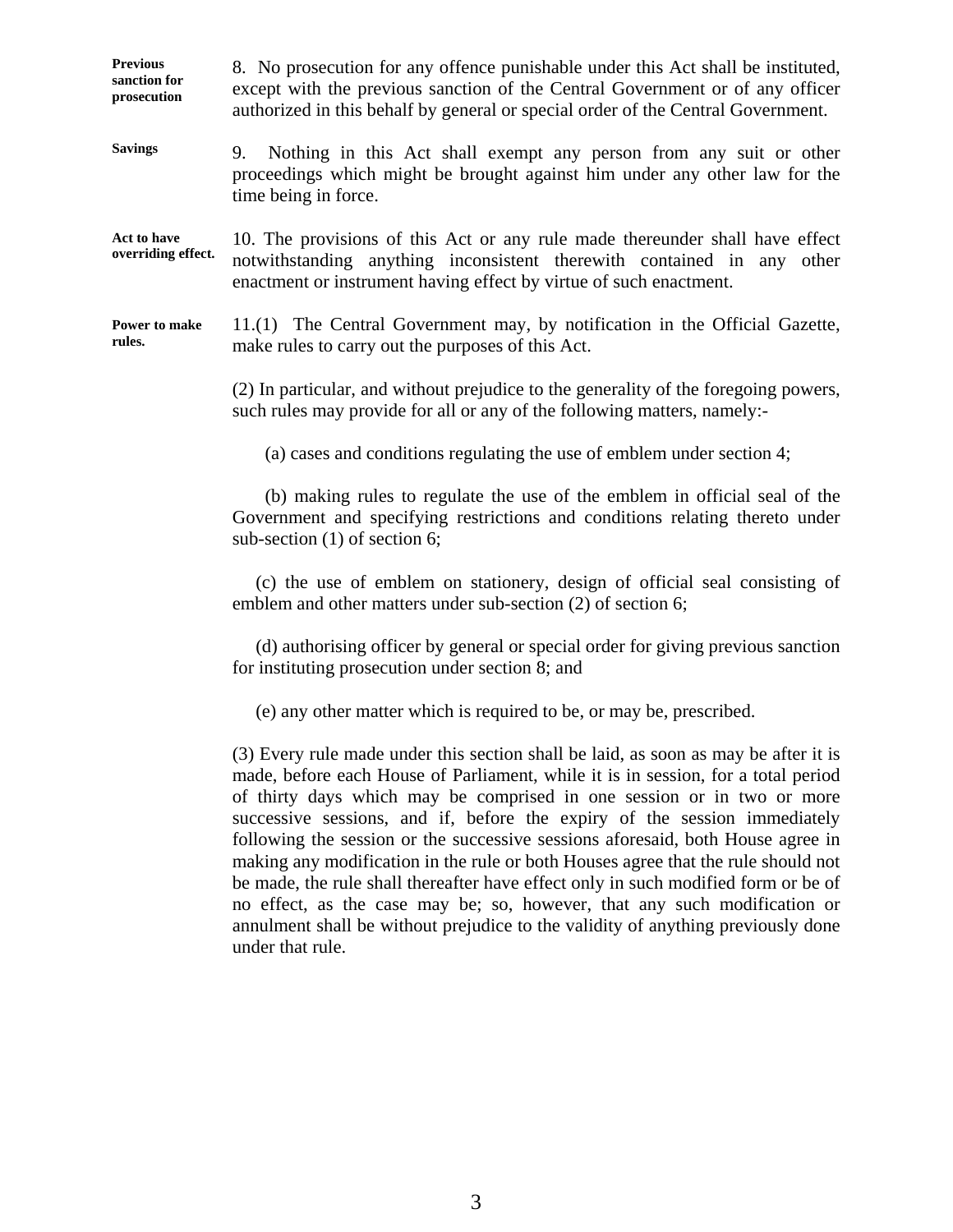## THE SCHEDULE

# [See section 2(b)]

### **STATE EMBLEM OF INDIA**

#### DESCRIPTION AND DESIGN

The State Emblem of India is an adaptation from the Sarnath Lion Capital of Asoka which is preserved in the Sarnath Museum. The Lion Capital has four lions mounted back to back on a circular abacus. The frieze of the abacus is adorned with sculptures in high relief of an elephant, a galloping horse, a bull and a lion separated by intervening Dharma Chakras. The abacus rests on a bell-shaped lotus.

 The profile of the Lion Capital showing three lions mounted on the abacus with a Dharma Chakra in the center, a bull on the right and a galloping horse on the left, and outlines of Dharma Chakras on the extreme right and left has been adopted as the State Emblem of India. The Bell-shaped lotus has been omitted.

 The motto "Satyameva Jayate" – Truth alone triumphs – written in Devanagari script below the profile of the Lion Capital is part of the State Emblem of India.

The State Emblem of India shall conform to the designs as set out in Appendix I or Appendix II.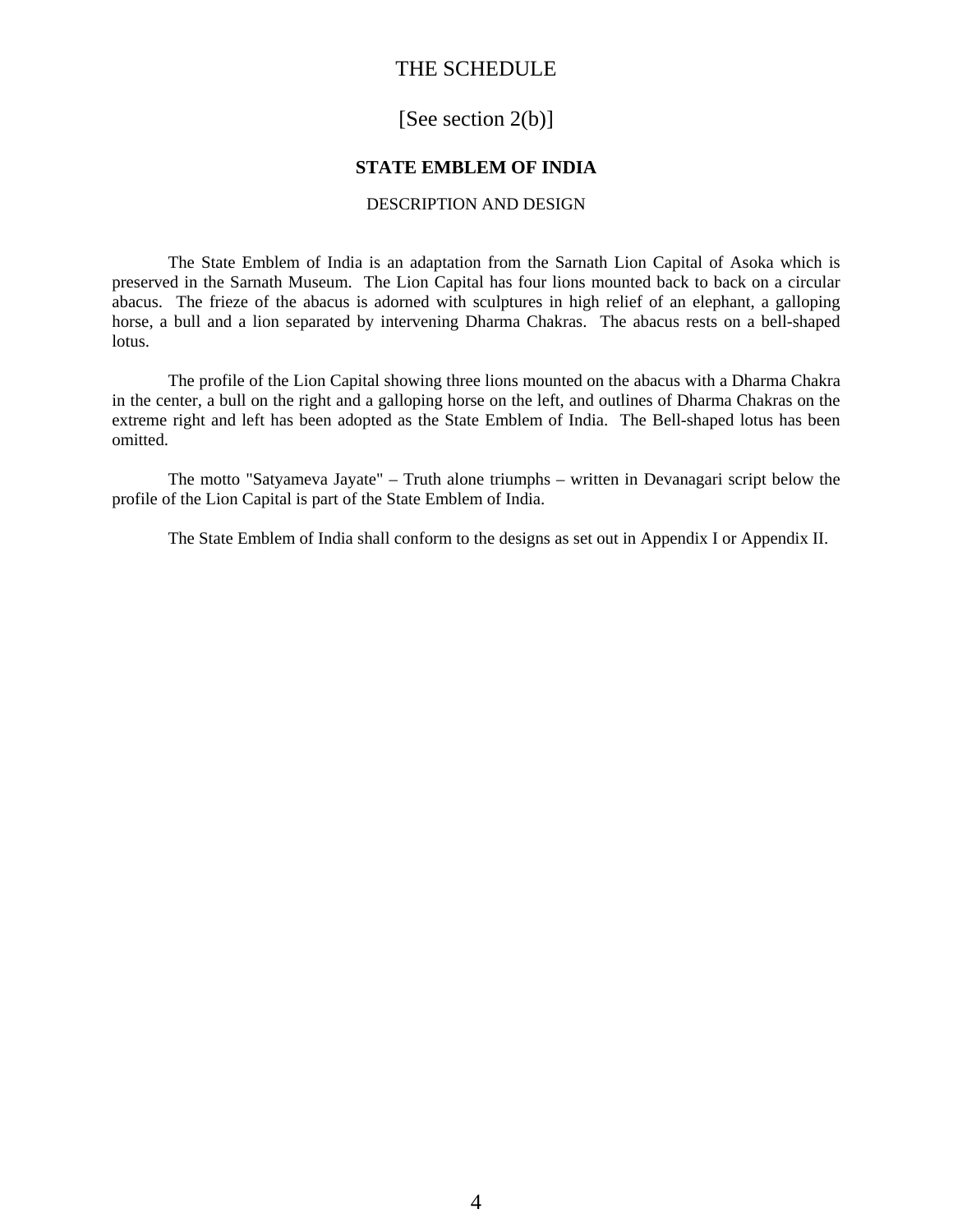**Appendix I**



*Note.* - This design is in simplified form and meant for reproduction in small sizes such as for use in stationery, seals and die-printing.